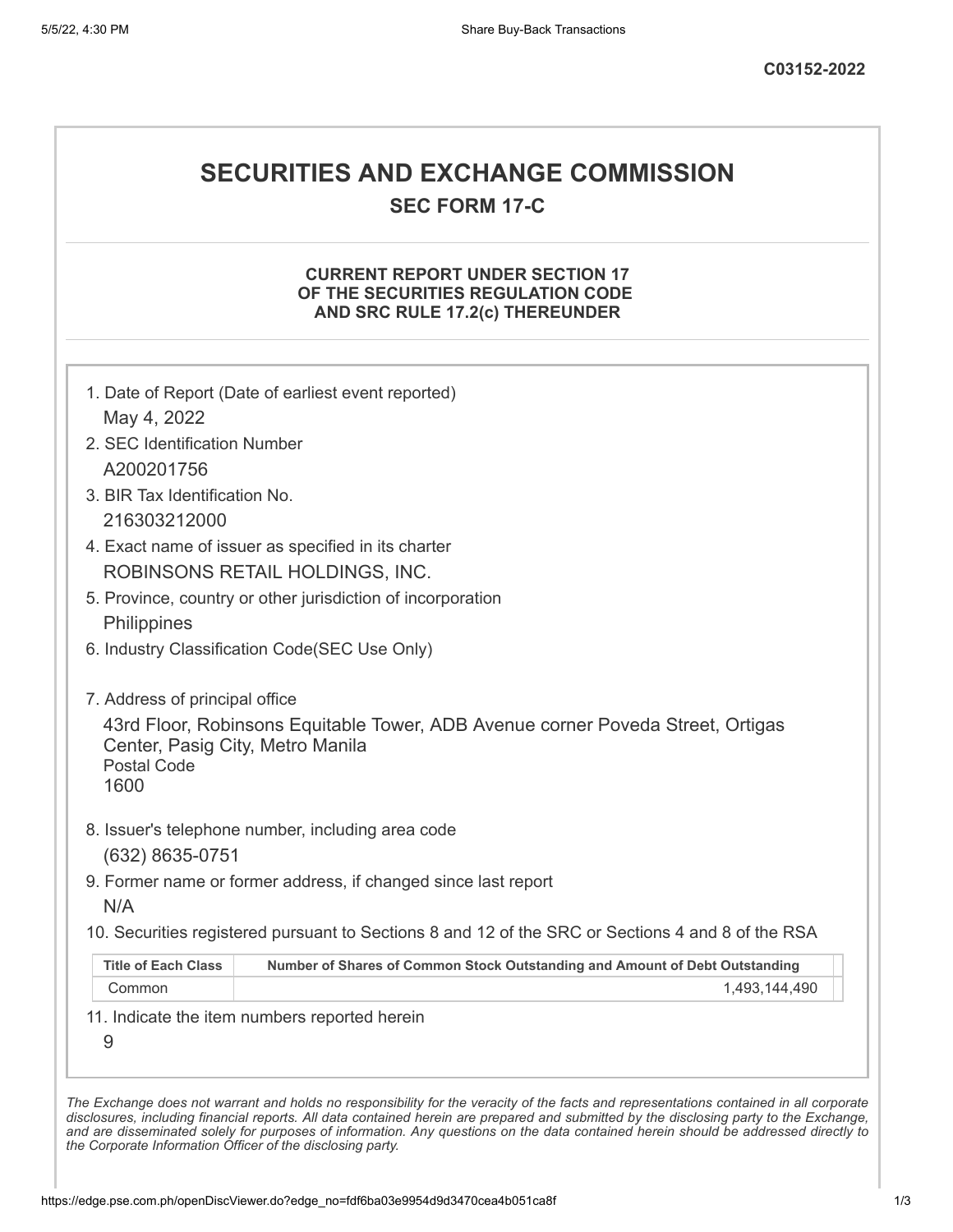5/5/22, 4:30 PM Share Buy-Back Transactions



# **Robinsons Retail Holdings, Inc. RRHI**

### **PSE Disclosure Form 9-1 - Share Buy-Back Transactions** *References: Section 9 of the Revised Disclosure Rules*

#### **Subject of the Disclosure**

Robinsons Retail Holdings, Inc. Share Buy-Back Transaction

**Background/Description of the Disclosure**

Share buyback on May 4, 2022.

The Board of Directors of RRHI approved the share buyback program of Php2.0 billion on March 9, 2020. The Board of Directors of RRHI approved the extension of the share buyback program for the additional amount of Php2.0 billion on February 26, 2021.

On February 11, 2022, the Board of Directors of RRHI approved to further extend the share buyback program for the additional amount of Philippine Pesos: One Billion (Php1,000,000,000.00)

On April 27, 2022, the Board of Directors of RRHI approved to further extend the share buyback program for the additional amount of Philippine Pesos: One Billion (Php1,000,000,000.00)

The total amount allotted for the share buyback is Philippine Pesos: Six Billion (Php6,000,000,000.00).

## **Type of Securities** Common Preferred N/A Others N/A

**Details of Share Buy-Back Transaction(s)**

| <b>Date of Transaction</b> | Number of Shares Purchased | <b>Price Per Share</b> |
|----------------------------|----------------------------|------------------------|
| May 4, 2022                | 4,000                      | 53.05                  |
| May 4, 2022                | 10,000                     | 53.10                  |
| May 4, 2022                | 600                        | 53.05                  |
| May 4, 2022                | 600                        | 53.10                  |
| May 4, 2022                | 200                        | 53.15                  |
| May 4, 2022                | 600                        | 53.20                  |
|                            | 16,000                     |                        |

#### **Effects on Number of Shares**

|                           | <b>Before</b> | After         |
|---------------------------|---------------|---------------|
| <b>Outstanding Shares</b> | 1,493,160,490 | 1,493,144,490 |
| <b>Treasury Shares</b>    | 83,328,870    | 83.344.870    |